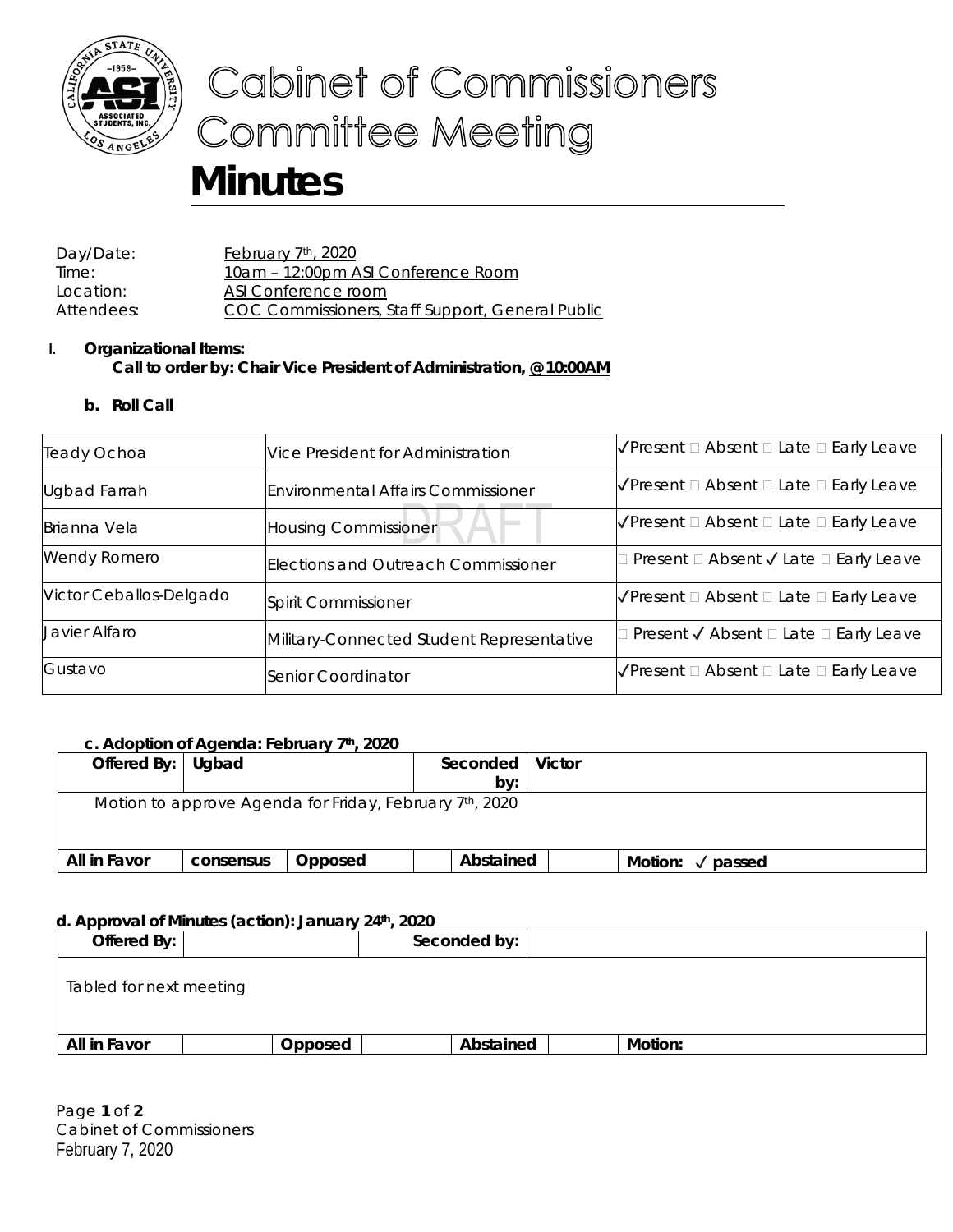#### **II. Public Forum**

This time is allotted to members of the public to address the board regarding items not included on the meeting agenda. Speaker cards are available for those wanting to speak on agenda items as listed below. Those comments will be heard as the item is introduced.

#### **III. Action Item**

#### **Appointment to Vice Chair:**

- $\triangleright$  Teady: The committee will recommend a member for Vice Chair.
- Ugbad: I recommend Wendy for Vice Chair

|                     | Wendy: I accept the recommendation. |         |              |         |  |  |  |  |
|---------------------|-------------------------------------|---------|--------------|---------|--|--|--|--|
| Offered By:         |                                     |         | Seconded by: |         |  |  |  |  |
| All those in favors |                                     |         |              |         |  |  |  |  |
| All in Favor        |                                     | Opposed | Abstained    | Motion: |  |  |  |  |

# **IV. Discussion Items**

# **a. Marketing: The Committee will discuss ways to market for events to increase turnout.**

- ▶ Teady: So, I wanted to test out if Damarea's hypothesis was correct in physically giving students flyers. What I noticed is I was targeting the same community because students knew me already. You don't need to do tabling just walk around and hand out to students. Just because we are understaffed does not mean our events will not be successful. Also, I know Dena and Gus have a lot of word. So let's just try to figure our questions by ourselves and then if we really can't answer it then we'll go to them. We'll go through each event you all are having. Wendy what are you doing for your marketing?
- $\triangleright$  Wendy: what I already did is go to king hall and to each department and drop off flyers. I also sent emails to political science department.
- $\triangleright$  Teady: I honestly don't like giving post cards to departments because they just sit there.
- $\triangleright$  Wendy: I felt some in those departments and talked to professors
- $\triangleright$  Teady: Brianna
- $\triangleright$  Brianna: Talked to housing and word-of-mouth.
- $\triangleright$  Ugbad: we'll have one in mid-March,
- $\triangleright$  Teady: I would love for an opportunity for students to ask different questions of sustainability.
- $\triangleright$  Ugbad: we could have the food and water.
- $\triangleright$  Gus: the marketing for earth day has always been good! Although our team has to do the marketing, we also have Andrew can set up and assist on tabling or do live social media. Just give us a heads up. My team is in the middle of the walkway giving out calendars. Personal contact is important.
- $\triangleright$  Teady: I would say if your giving out flyers give them a min pitch of the event.

#### **b. Advocacy: The Committee will discuss potential ideas in ways we can hear student voices.**

- $\triangleright$  Teady: I call my team with advocacy; we are not really out there hearing student voices.
- $\triangleright$  Wendy: I was thinking maybe an ASI party.
- $\triangleright$  Victor: We can do hang out with the commissioner
- $\triangleright$  Teady: So, we are looking at doing a townhall to listen to students concerns and address them. I would love for you all there to be because area to address some concerns. I would love for Brianna to have a townhall in housing.

# **c. Spirit Week: The Committee will give feedback to each event they attended**

#### **i. Dodgeball tournament**

- $\triangleright$  Brianna: There was destruction when you announced to people not be on the court or throw water but other than that it was really fun.
- $\triangleright$  Teady: I only mentioned it because we were not liable if someone gets hurt, and better control of the crowd.

#### **ii. Golden Eagle Parade**

- Wendy: It looked like a lot of fun
- $\triangleright$  Ugbad: I think we could've worked better on timing. We could've had music going while driving the carts and maybe have an MC to say what's going on. Also, some sort of finger food.
- $\triangleright$  Brianna: I agree with Ugbad, everyone was responsible, and I just think timing.

Page **2** of **3** Cabinet of Commissioners February 7<sup>th</sup>, 2020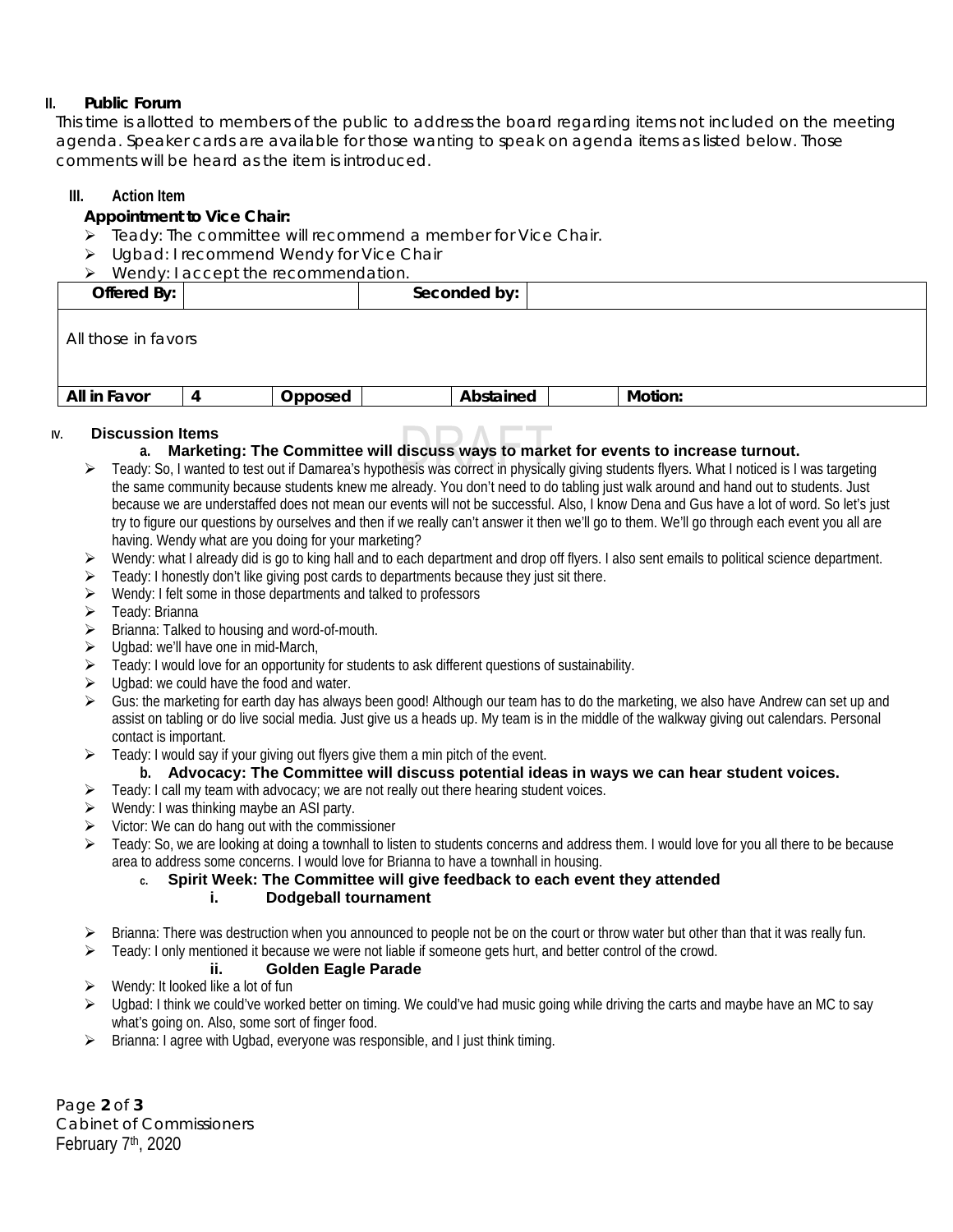#### **iii. Dodgeball Tournament**

Teady: I meant to put Bowl out, but this was one of the most easy events and went great.

#### **iv. Homecoming Dance.**

- Brianna: I think it was good, just needed finger food. And the check-in wish it was stationed somewhere else people I was freezing.
- Ugbad: turnout was good!
- $\triangleright$  Teady: Thank you for everyone for attend. I think faculty was amazed because they did not expect the turnout to be good.

# **d. Policy 017: The Committee will review Cabinet of Commissioners policy and suggest edits.**

 $\triangleright$  Teady: This is not uploaded so we'll discuss this later.

#### **e. Elections: The Committee will receive an update from the Election Commissioner on the status of ASI Elections.**

- $\triangleright$  Teady: I just want a run down on how many people applied.
- Wendy: It was around 25, but Christopher Johnson sent an email on Wednesday so I'm sure there will be a big turnout.
- Gus: A lot of people apply last minute. Extend the deadline for uncontested need to check what positions are not applied for.
- $\triangleright$  Wendy: the deadline is February 10<sup>th</sup> 14<sup>th</sup> at 5pm.

# **f. Budget: VPA will give a budget update to all commissioners in regard to Spring 2020.**

- Feady: Veterans, 126.13 cents. Housing 723.44, Environmental 1154. 73 including beach cleanup shirts and everything, Spirit as of for fall not including 2120. Overall in budget, if you need more money for an event you could submit a budget proposal since there won't be alternative break. We also gave the PRMC 3,000 including the money Arie Lea spent last year.
- ▶ Ugbad: How in advanced?
- Teady: I would say now so it could be approved for the 3&9.
- **V.** Reports:

# **a.** ASI Vice President for Administration

 $\triangleright$  I'm getting involved with the taskforce to bring the food pantry outside. More internal work be on the annual evaluation. And I'm excited for everything to come for spring. If you all need help let me know.

# **b.** ASI Spirit Commissioner

We need to give winners their prizes, the office of public safety worked on their office for 2 weeks. They're going to take off the decorations on Monday. For the parade the winners were the Dreamers Resource Center. I have to do the post meeting for spirit week. I will be doing thank you letters for everyone. Basically, done with the layout for eagle-chella. Maybe do a late event in March.

# **c.** Elections & Outreach Commissioner

- $\triangleright$  I did WETHEPEOPLE voting series on Thursday, he was a really awesome person. We got to ask a lot of sustainability issues and why some schools issues. Also, the problem of rent getting high. He was also mentioned how they're opening recreational shops and letting us know the pros and cons. He also gave us in depth information. Turnout was not good. Tuesday, I recruited two students for elections committee. On the 11<sup>th</sup> we have Katherine Lee coming.
	- **d.** Environmental Affairs Commissioner
- $\triangleright$  Finalizing earth week but I don't know if I should book the USU plaza and the main walkway because it might be really big o Gus: I recommend you don't spread it out.
- Is there a map on how many people can be stationed?
	- o Victor: I have the map.
- We need the library booked and applications, will ask Dena.
	- **e.** ASI PR & Marketing Commissioner

# **f.** Housing and Residence Life Representative

- $\triangleright$  I'm having a program this upcoming Wednesday. For other events just figure out a marketing strategy. Also, another student concern that international students not being able to move in and direct them to motel.
	- o Victor: We had one international student that had to leave from Egypt.
- $\triangleright$  I wish we could provide emergency housing for them.

# **g.** Military-Connected Representative

- \*written report\*
	- **h.** ASI Staff support
- If you all have events, let us know ahead of time. If your event is coming up in march we need to know in advance.

#### **Adjournment February 7th, 2020**

|  |  | Offered By: | Ugbad | seconded<br>hv | Wendv |
|--|--|-------------|-------|----------------|-------|
|--|--|-------------|-------|----------------|-------|

Page **3** of **3** Cabinet of Commissioners February 7<sup>th</sup>, 2020